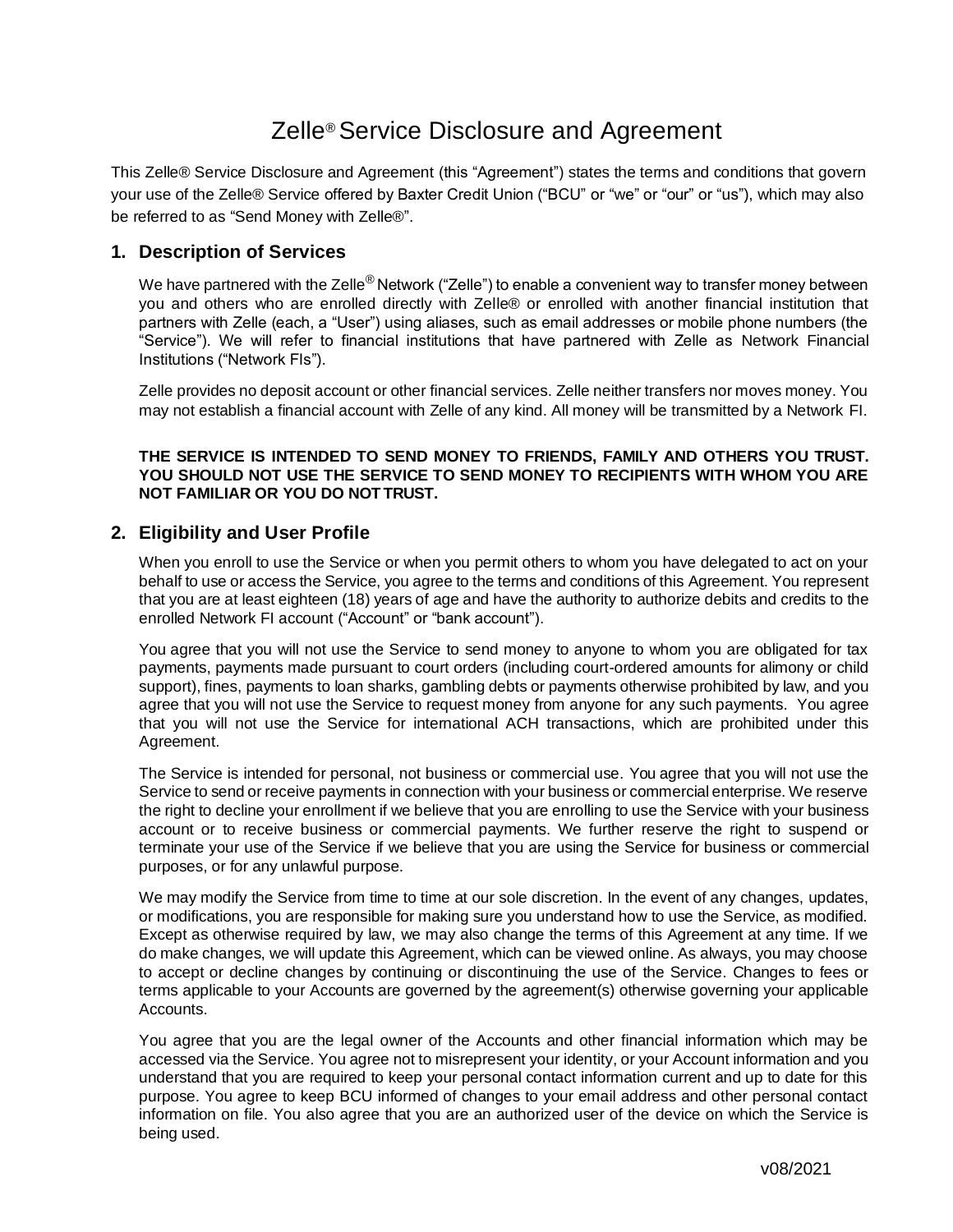## **3. Consent to Share Personal Information (Including Account Information)**

We may disclose your personal information, including account information, with third parties such as Zelle, companies that we have engaged (and their affiliates and subcontractors) to render some or all of the Services to you on our behalf ("Service Providers"), your wireless operator, other Network FIs, and other third parties to process transactions in accordance with the Service and as otherwise permitted in BCU's Privacy Policy.

BCU's Privacy Policy and California Privacy Policy, if applicable, include information about our sharing practices and your rights to opt-out of certain information sharing. BCU's Privacy Policy (and California Privacy Policy, if applicable) was provided to you when you opened your account and is available on our website at [www.bcu.org.](http://www.bcu.org/)

## **4. Privacy and Information Security**

We make security and the protection of your information a top priority. You can access BCU's Privacy Policy and California Privacy Policy, if applicable, on our website at [www.bcu.org.](http://www.bcu.org/) These Privacy Policies are incorporated into and made a part of this Agreement by this reference.

You agree to take every precaution to safeguard and ensure the safety of your identity, Accounts, transactions and confidential user access credentials and passwords when using the Service. You agree to never give your personal information, Account information, or user access credentials and passwords to anyone you do not know, whose identity you cannot verify, and who is unauthorized to conduct transactions on your Account(s). You should always, if possible, use trustworthy wireless networks. If you give your personal information or user access credentials to someone and that person uses your information to access your Account(s), you agree that such use will be deemed authorized, and you will be responsible for any and all Service activities. You agree that you will also be liable for all transactions performed by such individual(s), as allowed by applicable law. BCU reserves the right to rely upon the access of the Service, using the user access credentials you provide as legitimate. BCU will never contact you and ask you to give us your Account information, including usernames, personal identification numbers, and account numbers, over the phone, by email, or by text message. You agree not to disclose your personal information and account information to unknown persons through these or any other channels for any reason. You agree to remain vigilant for phishing and other fraudulent scams and to notify us promptly if you become aware of or suspect fraudulent activity involving your identity, your Accounts, or BCU. If you fail to exercise reasonable care to protect your identity and safeguard your Accounts, we will not be liable unless required by law. For added security, you agree to not leave your device unattended while logged into the Service, and you will log off immediately at the completion of each access. Please note that once you are logged into the Service using your password, we will act on any instructions received by you. You are ultimately responsible for keeping your user access credentials and Account information confidential. BCU will not be liable for any damages or losses as a result of your failure to comply with this Agreement.

# **5. Wireless Operator Data**

We or Zelle may use information on file with your wireless service provider to further verify your identity and to protect against or prevent actual or potential fraud or unauthorized use of the Service. By using the Service, you authorize your wireless service provider (AT&T, T-Mobile, US Cellular, Verizon, or any other branded wireless service provider) to disclose your mobile number, name, address, email, network status, customer type, customer role, billing type, mobile device identifiers (IMSI and IMEI) and other subscriber status and device details, if available, to our third party service provider solely to allow verification of your identity and to compare information you have provided to us or to Zelle with your wireless service provider account profile information for the duration of our business relationship. See Zelle's Privacy Policy at [https://www](https://ww/)[.zellepay.](http://www.zellepay.com/privacy-policy)com/p[rivacy-policy](http://www.zellepay.com/privacy-policy) for how it treats your data. You can review BCU's Privacy Policy and California Privacy Policy, if applicable on our website at www.bcu.org to understand our commitment to maintaining your privacy, and how we use and disclosure your information.

## **6. Enrolling for the Service**

a. You must provide us with an email address that you regularly use and intend to use regularly (i.e.,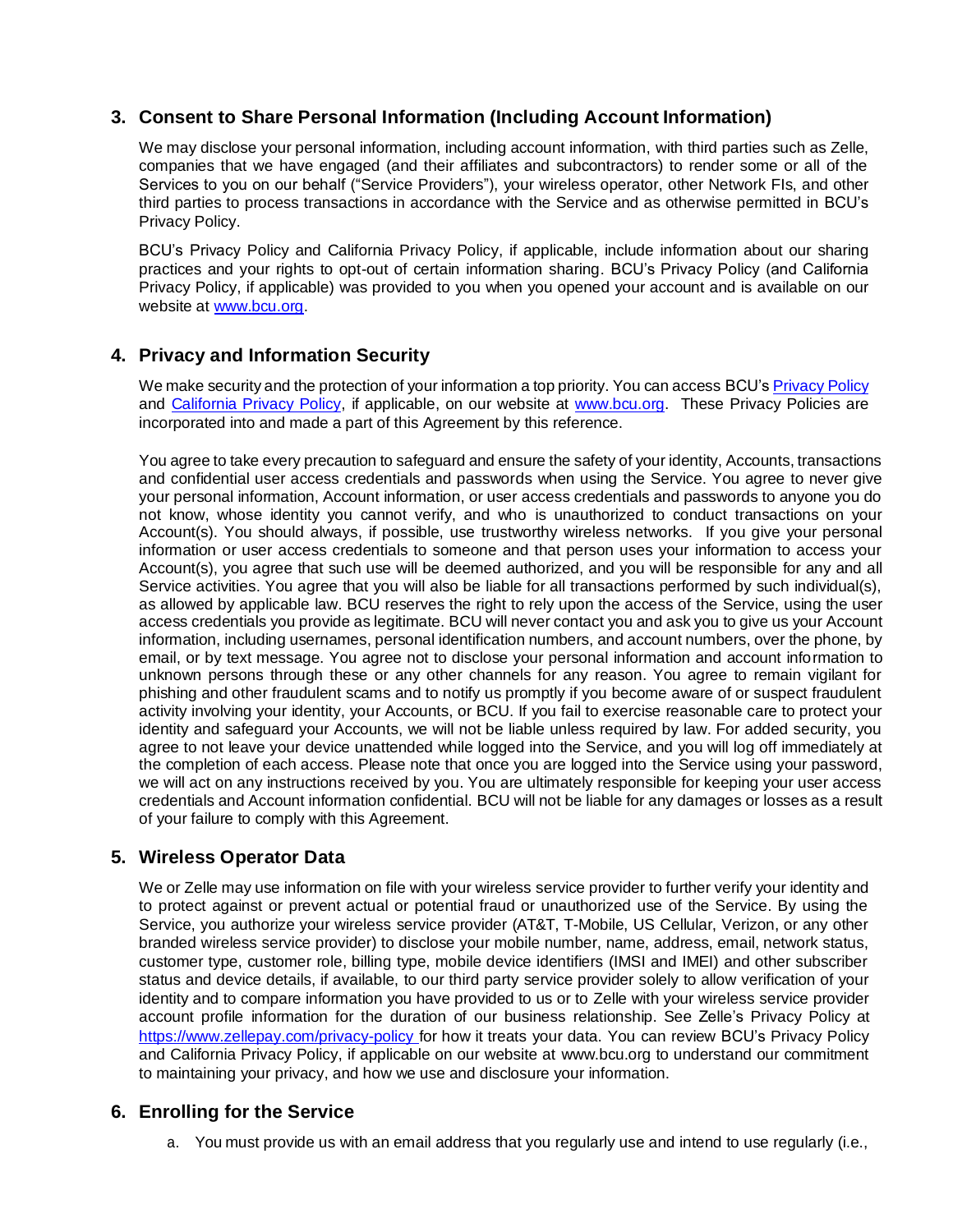no disposable email addresses) and a permanent U.S. mobile phone number that you intend to use for an extended period of time (i.e., no "burner" or disposable phone numbers). You may not enroll in the Service with a landline phone number, Google Voice number, or Voice over Internet Protocol (VoIP).

- b. Once enrolled, you may:
	- i. authorize a debit of your Account to send money to another User either at your initiation or at the request of that User; and
	- ii. receive money from another User either at that User's initiation or at your request, subject to the conditions of the Section below titled "Requesting Money."
- c. If at any time while you are enrolled, you do not send or receive money using the Service for a period of 18 consecutive months, we may contact you and/or take other steps to confirm that the U.S. mobile phone number or email address that you enrolled still belongs to you. If we are unable to confirm that you are the owner of the mobile phone number or email address, then you understand that we may cancel your enrollment and you will not be able to send or receive money with the Service until you enroll again.

## **7. Consent to Emails and Automated Text Messages**

By participating as a User, you represent that you are the owner of the email address, mobile phone number, and/or other alias you enrolled, or that you have the delegated legal authority to act on behalf of the owner of such email address, mobile phone number and/or other alias to send or receive money as described in this Agreement. By using the Service, you consent to the receipt of emails or text messages from us, from Zelle, from other Users that are sending you money or requesting money from you, and from other Network FIs or their agents regarding the Services or related transfers between Network FIs and you. You agree that we may, Zelle may or either of our agents may use automatic telephone dialing systems in connection with text messages sent to any mobile phone number you enroll. You further acknowledge and agree:

- a. You are responsible for any fees or other charges that your wireless carrier may charge for any related data, text, or other message services, including without limitation for short message service. Please check your mobile service agreement for details or applicable fees.
- b. You will immediately notify us if any email address or mobile phone number you have enrolled is (i) surrendered by you, or (ii) changed by you.
- c. In the case of any messages that you may send through either us or Zelle or that we may send or Zelle may send on your behalf to an email address or mobile phone number, you represent that you have obtained the consent of the recipient of such emails or automated text messages to send such emails or text messages to the recipient. You understand and agree that any emails or text messages that we send or that Zelle sends on your behalf may include your name.
- d. Your wireless carrier is not liable for any delay or failure to deliver any message sent to or from us or Zelle, including messages that you may send through us or through Zelle or that we may send or Zelle may send on your behalf.
- e. To cancel text messaging from us, send STOP to 53608. For help or information regarding text messaging, send HELP to 53608 or contact our customer service at 800-388-7000. You expressly consent to receipt of a text message to confirm your "STOP" request.
- f. Not all wireless carriers are supported by the Service.

## **8. Receiving Money; Money Transfers by Network FIs**

Once a User initiates a transfer of money to your email address or mobile phone number enrolled with the Service, you have no ability to stop the transfer. By using the Service, you agree and authorize us to initiate credit entries to the bank account you have enrolled.

Most transfers of money to you from other Users will occur within minutes. There may be other circumstances when the payment may take longer. For example, in order to protect you, us, Zelle and the other Network FIs*,* we may need or Zelle may need additional time to verify your identity or the identity of the person sending the money. We may also delay or block the transfer to prevent fraud or to meet our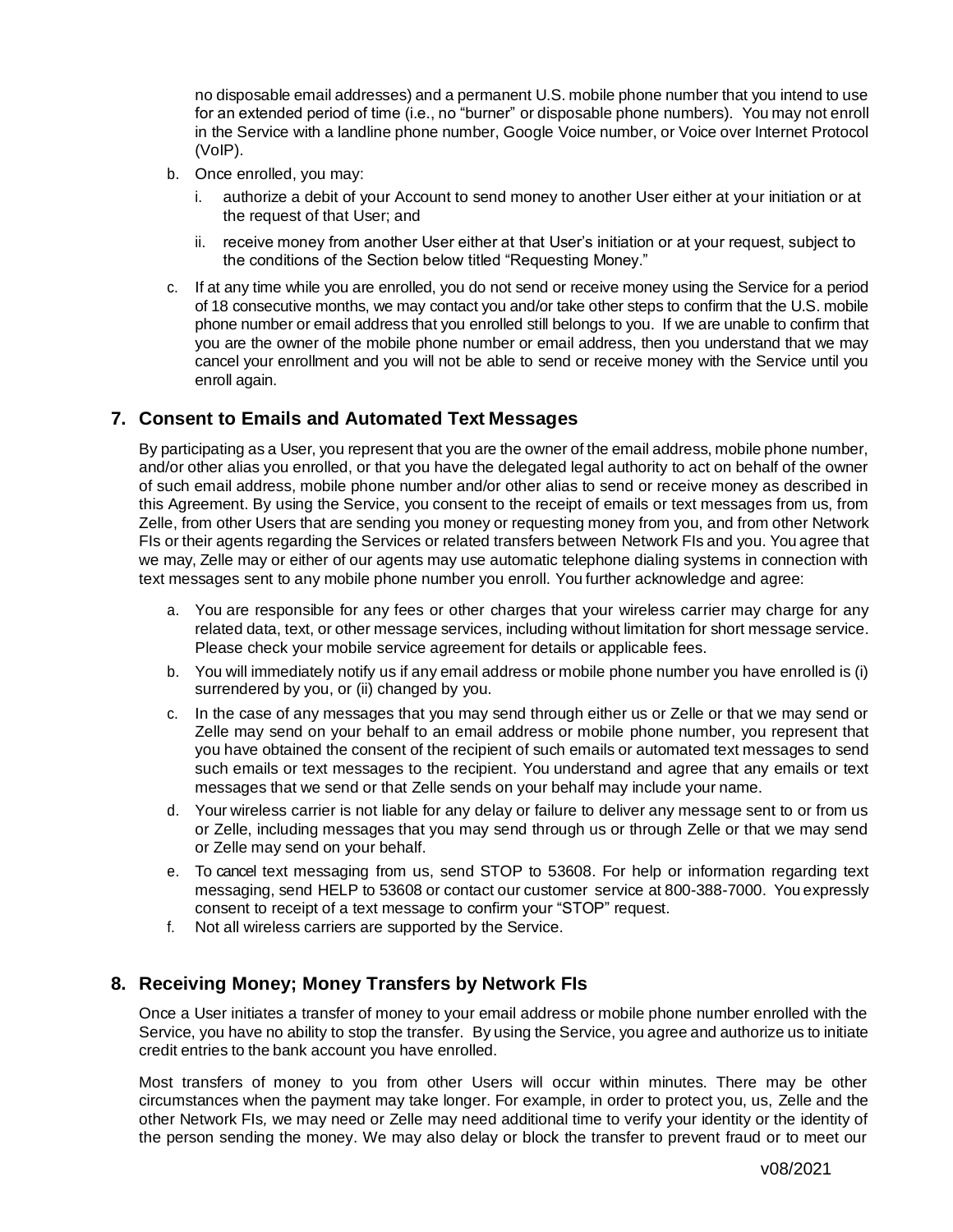regulatory obligations. If we delay or block a payment that you have initiated through a request for money, we may notify you in accordance with your User preferences (i.e., email, text, or push notification).

If you are receiving a payment from a business or government agency, your payment will be delivered in accordance with both this Agreement and the procedures of the business or government agency that is sending you the payment.

#### **9. Sending Money; Debits by Network FIs**

You may send money to another User at your initiation or in response to that User's request for money. You understand that use of this Service by you shall at all times be subject to (i) this Agreement, and (ii) your express authorization at the time of the transaction for us to initiate a debit entry to your bank account. You understand that when you send the payment, you will have no ability to stop it. You may only cancel a payment if the person to whom you sent the money has not yet enrolled in the Service. If the person you sent money to has already enrolled with Zelle, either in the Zelle mobile app or with a Network FI, the money is sent directly to their bank account (except as otherwise provided below) and may not be canceled or revoked.

In most cases, when you are sending money to another User, the transfer will occur in minutes; however, there are circumstances when the payment may take longer. For example, in order to protect you, us, Zelle and the other Network FIs, we may need additional time to verify your identity or the identity of the person receiving the money. If you are sending money to someone who has not enrolled as a User with Zelle, either in the Zelle mobile app or with a Network FI, they will receive a text or email notification instructing them on how to enroll to receive the money. You understand and acknowledge that a person to whom you are sending money and who is not enrolling as a User may fail to enroll with Zelle, or otherwise ignore the payment notification, and the transfer may not occur.

The money may also be delayed, or the transfer may be blocked to prevent fraud or comply with regulatory requirements. If we delay or block a payment that you have initiated, we will notify you in accordance with your User preferences (i.e., email, text, or push notification).

We have no control over the actions of other Users, other Network FIs or other financial institutions that could delay or prevent your money from being delivered to the intended User.

#### **10.Liability**

Neither we nor Zelle shall have liability to you for any transfers of money, including without limitation, (i) any failure, through no fault of us or Zelle, to complete a transaction in the correct amount, or (ii) any related losses or damages. Neither we nor Zelle shall be liable for any typos or keystroke errors that you may make when using the Service.

**THE SERVICE IS INTENDED FOR SENDING MONEY TO FAMILY, FRIENDS AND OTHERS WHOM YOU TRUST. YOU SHOULD NOT USE ZELLE TO SEND MONEY TO PERSONS WITH WHOM YOU ARE NOT FAMILIAR OR YOU DO NOT TRUST. ZELLE DOES NOT OFFER A PROTECTION PROGRAM FOR AUTHORIZED PAYMENTS MADE THROUGH THE SERVICE (FOR EXAMPLE, IF YOU DO NOT RECEIVE THE GOODS OR SERVICES THAT YOU PAID FOR, OR THE GOODS OR SERVICES THAT YOU RECEIVED ARE DAMAGED OR ARE OTHERWISE NOT WHAT YOU EXPECTED).**

If we do not complete a transfer to or from your Account on time or in the amount that you entered, in each case as set forth in this Agreement, we may be liable for your losses or damages. However, there are some exceptions. We will NOT be liable, for instance:

- If, through no fault of ours, you do not have adequate funds in your Account to complete a transaction, your Account is closed, or the transaction amount would exceed the credit limit on your line of credit, if applicable.
- If you used the wrong access code or you have not properly followed any applicable computer, Internet access, or user instructions for making transfer transactions.
- If your device fails or malfunctions or the Service or our online banking service was not properly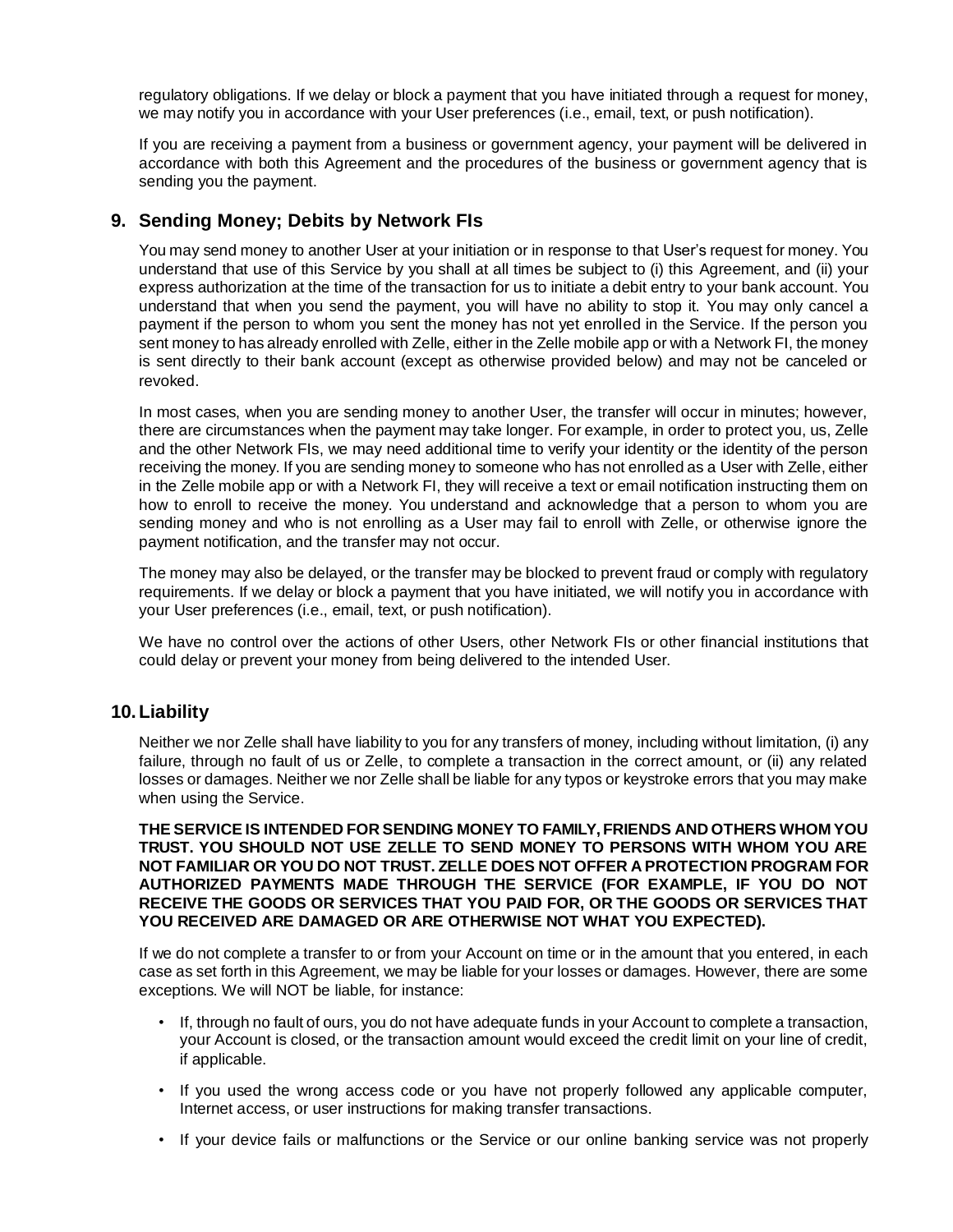working, and such problem should have been apparent when the transaction was attempted.

- If circumstances beyond our control (such as fire, flood, telecommunication outages, organized labor strikes, equipment, or power failure) prevent making the transaction.
- If the funds in your Account are subject to an administrative hold, legal process, or other claim.
- If you have not given us complete, correct, and current instructions so that we can process a transfer.
- If the error was caused by a system beyond our control, such as that of your Internet service provider.
- If there are other exceptions, as reasonably established from time to time.

## **11.Transaction Transfer Limits**

Transfers may be made from your credit union consumer checking and savings account(s) within the following limits:

| Description                       | Maximum Limit |
|-----------------------------------|---------------|
| Amount Per Transaction            | \$1,000.00    |
| Amount Per Processing Day         | \$1,000.00    |
| <b>Amount Per Processing Week</b> | \$2,000.00    |
| Amount Per Processing Month       | \$4,000.00    |

Transfer limits are per BCU account owner and calculated in the aggregate based the actual balances in all of the account owner's BCU consumer checking and savings accounts enrolled in the Service.

If your transaction will exceed your limit for funds sent via the Service, we will not process the transaction.

A processing day is midnight of the prior day to 11:59 p.m. of the current day transaction (Central Standard Time). A processing week is the last seven (7) calendar day period from the transaction date (Central Standard Time). A processing month is the last thirty (30) calendar day period from the transaction date (Central Standard Time).

We reserve the right to change these limits at our sole discretion at any time for any reason without prior notice unless otherwise required by applicable law or regulation. We reserve the right to select the method in which to remit funds on your behalf through the Service, and in the event that your eligible transaction account is closed or otherwise unavailable to us, the method to return funds to you. These payment methods may include, but are not limited to, ACH, paper check, draft payment, or credit to another credit union account in which you are an owner.

There is no limit on the amount of money you may receive with the Service. However, you understand the person sending the money will most likely have limits set by his or her own financial institution on the amount of money he or she can send to you.

## **12. Requesting Money**

You may request money from another User. You understand and acknowledge that Users to whom you send payment requests may reject or ignore your request. Neither we nor Zelle guarantee that you will receive money from other Users by sending a payment request, or that you will receive the amount that you request. Neither we nor Zelle accept responsibility if the other User rejects or ignores your request, or sends you an amount that is less than you request. If a User ignores your request, we may decide or Zelle may decide, in our sole discretion, that we will not send a reminder or repeat request to that User.

By accepting this Agreement, you agree that you are not engaging in the business of debt collection by attempting to use the Service to request money for the payment or collection of an overdue or delinquent debt, to request money that is owed to another person, or to collect any amounts that are owed pursuant to a court order. You agree to indemnify, defend, and hold harmless Zelle, BCU, their respective owners,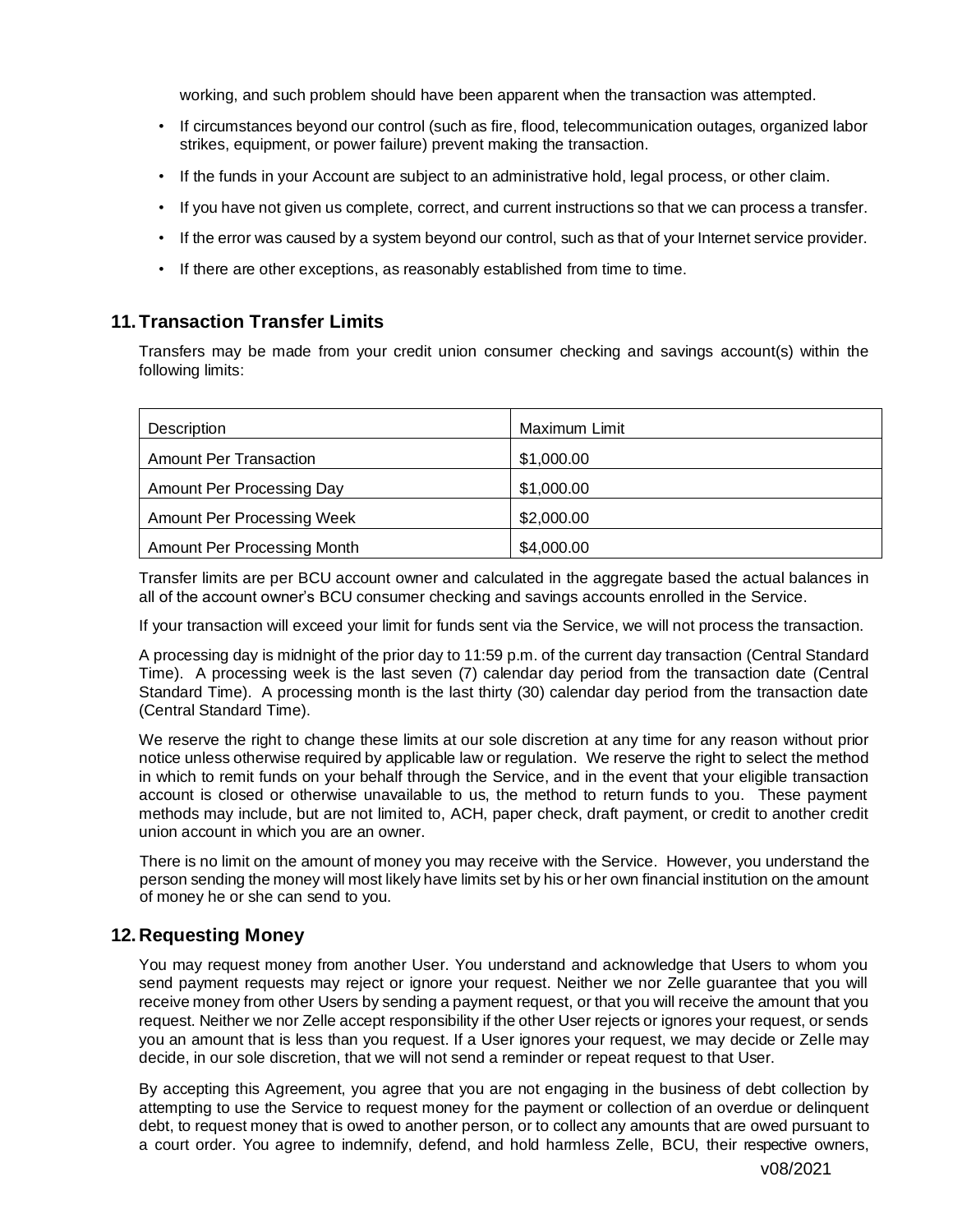directors, officers, and agents, as well as other Network FIs from and against all claims, losses, expenses, damages and costs (including, but not limited to, direct, incidental, consequential, exemplary and indirect damages), and reasonable attorney's fees, resulting from or arising out of any request for money that you send that is related to overdue or delinquent amounts.

You agree to receive money requests from other Users, and to only send requests for legitimate and lawful purposes. Requests for money are solely between the sender and recipient and are not reviewed or verified by us or by Zelle. Neither we nor Zelle assume responsibility for the accuracy or legality of such requests and do not act as a debt collector on your behalf or on behalf of the sender of a request for money.

We reserve the right, but assume no obligation, to terminate your ability to send requests for money in general, or to specific recipients, if we deem such requests to be potentially unlawful, abusive, offensive, or unwelcome by the recipient.

## **13.Transaction Errors**

In case of errors or questions about your transfers, you may notify us telephone at (800) 388-7000, in person at one of our branches, or in writing at BCU, 340 N. Milwaukee Avenue, Vernon Hills, IL 60061.

We must hear from you no later than 60 days after the date we sent you the FIRST account statement on which the error or problem appeared.

- Tell us your name and Account number.
- Describe the error or the transfer you are unsure of, and explain as clearly as you can why you believe it is an error or why you need more information.
- Tell us the dollar amount of the suspected error.

If you tell us orally, we may require that you send us your complaint or question in writing within 10 business days.

We will determine whether an error occurred within 10 business days (20 business days if the transfer involved a new account) after we hear from you and will correct any error promptly. If we need more time, however, we may take up to 45 days (90 days if the transfer involved a new account or a point-of-sale transaction) to investigate your complaint or question. If we decide to do this, we will credit your account within 10 business days (20 business days if the transfer involved a new account) for the amount you think is in error, so that you will have the use of the money during the time it takes us to complete our investigation. If we ask you to put your complaint or question in writing and we do not receive it within 10 business days, we may not credit your account within 10 business days (20 business days for new accounts).

# **14.Your Liability for Unauthorized Transfers**

If you disclose your password to anyone, you assume all risks and losses associated with such disclosure. You are responsible for all transactions you authorize using the Service, as well as transactions authorized by any party to whom you have disclosed your password.

Tell us AT ONCE if you believe your password has been lost or stolen, or if you believe that an electronic funds transfer has been made without your permission. Telephoning is the best way of keeping your possible losses down. You could lose all of the money in your account (plus your maximum overdraft line of credit).

Your liability for an unauthorized electronic funds transfer or a series of related unauthorized electronic funds transfers will be determined as follows:

- If you tell us within two Business Days after you learn of the loss or theft of your password, you can lose no more than \$50 if someone used your password without your permission. If you do NOT tell us within two Business Days after you learn of the loss or theft of your password, and we can prove we could have stopped someone from using your password without your permission if you had told us, you could lose as much as \$500.
- Also, if your periodic statement shows transfers that you did not make, including those made by using your password, tell us at once. If you do not tell us within 60 days after the statement was made available or transmitted to you, you may not get back any money you lost after the 60 days if we can prove that we could have stopped someone from taking your money if you had told us on time.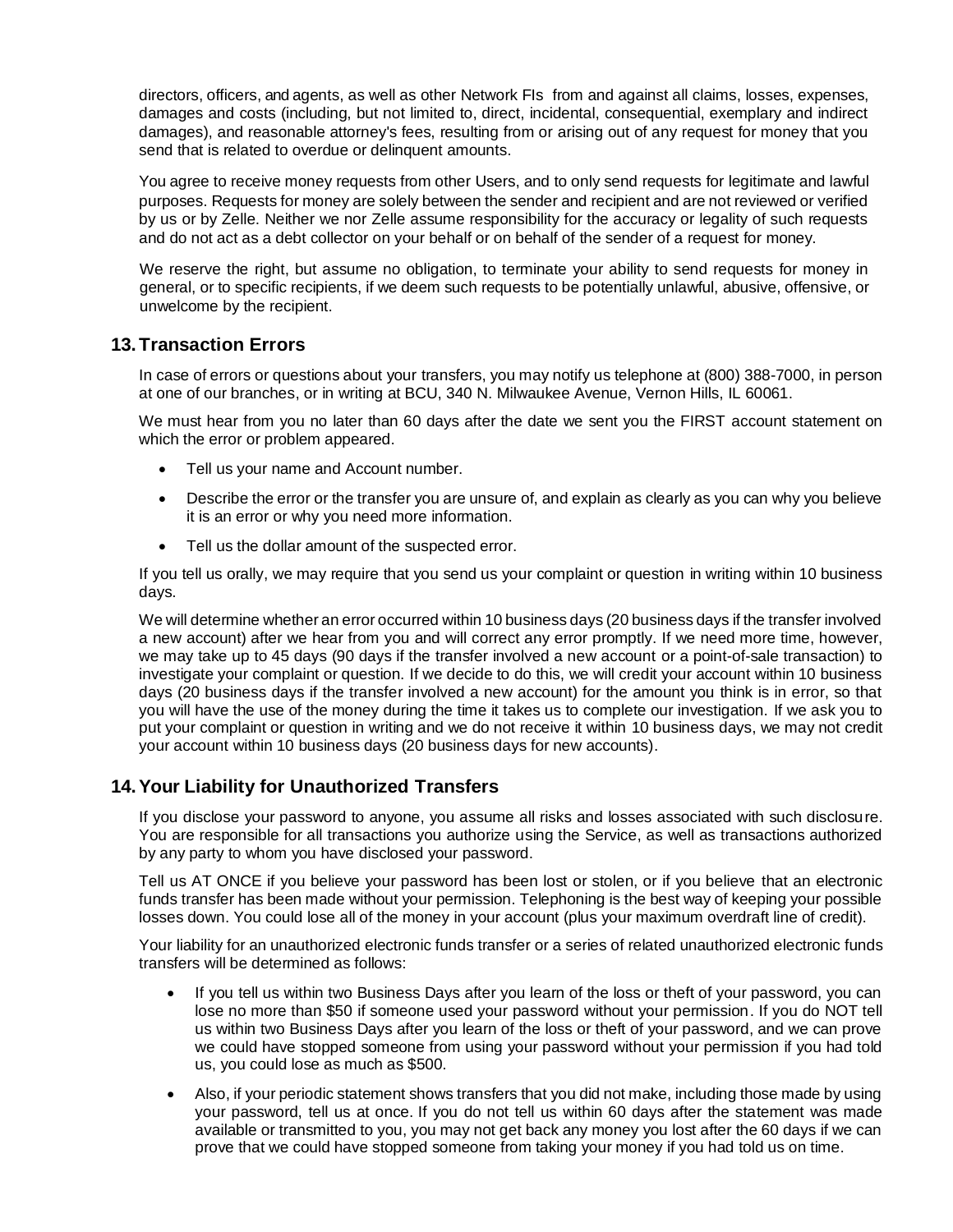• If a good reason (such as a long trip or a hospital stay) kept you from telling us, we may extend the time periods.

 You may notify us by telephone by calling (800) 388-7000. You may also notify us in person by visiting one of our branches or notify us in writing at BCU, 340 N. Milwaukee Avenue, Vernon Hills, IL 60061.

## **15. Use of Our Online Banking Service and/or Mobile App**

You agree to access our online banking service and/or mobile app, as applicable, in compliance with our [Online Banking End User Agreement](file:///C:/Users/RindtH/Downloads/Online%20Banking%20End%20User%20Agreement%20(3).pdf) and [Consumer Member Service Agreement,](file:///C:/Users/RindtH/Downloads/Deposit%20Account%20Agreement%20SMALL%20(47).pdf) which are available at our website, [www.bcu.](http://www.bcu/)org,and incorporated into and made part of this Agreement by this reference.

Please understand that BCU does not guarantee that your device or wireless service provider will be compatible with the Service, our online banking service, or our mobile app. It is your responsibility to ensure that your device is protected from harmful components which could result in damage to your phone or device and damage that could result in information being intercepted by a third party.

BCU is not responsible or liable:

• For any indirect, incidental, special or consequential damages as a result of malware, viruses, or other harmful components.

- If any nonpublic personal information is accessed via our online banking service due to any virus or other malware residing in or being contracted by your device at any time, from any source.
- For any error or delay or your inability to access the Service that is caused by your device or internet service provider.
- For the cost of upgrading your device in order to remain current with the Service.
- Any damage to your device or the data within.

#### **16.Fees**

We do not charge a fee for using the Service. However, you are responsible for fees, such as Courtesy Payment or NSF for overdrafts, associated with your BCU account(s) used for the service as outlined in the Consumer Member Service Agreement. In addition, you are responsible for fees associated with text messaging that may be assessed by your mobile carrier and any data rates that may apply. In addition, fees may apply if you use the Service through another institution or through Zelle's separate transfer service website or mobile app. We reserve the right to assess fees in connection with the Service in the future. If we do assess fees, we will give you reasonable notice as required by law, and may deduct any applicable fees from the funding account used for the transfer transaction.

## **17. Cancellation, Termination or Suspension of the Service**

If you wish to cancel the Service, please contact us at (800) 388-7000 or visit any BCU branch and speak with a member relations representative. Any payment(s) that have begun processing before the requested cancellation date will be processed by us. You agree that we may, in our sole discretion, terminate or suspend your use of the Service at any time and for any reason without prior notice, including for any reason involving your use of the Service which we may deem to be illegal or potentially brand damaging. Neither cancellation, termination, nor suspension shall affect your liability or obligations under this Agreement.

#### **18. Disclaimer of Warranties**

EXCEPT AS OTHERWISE PROVIDED HEREIN, AND SUBJECT TO APPLICABLE LAW, ZELLE AND BCU MAKE NO EXPRESS OR IMPLIED WARRANTIES, REPRESENTATIONS OR ENDORSEMENTS WHATSOEVER WITH RESPECT TO THE SERVICE. ZELLE AND BCU EXPRESSLY DISCLAIM ALL WARRANTIES OF ANY KIND, EXPRESS, IMPLIED, STATUTORY OR OTHERWISE, INCLUDING, BUT NOT LIMITED TO, IMPLIED WARRANTIES OF MERCHANTABILITY, FITNESS FOR A PARTICULAR